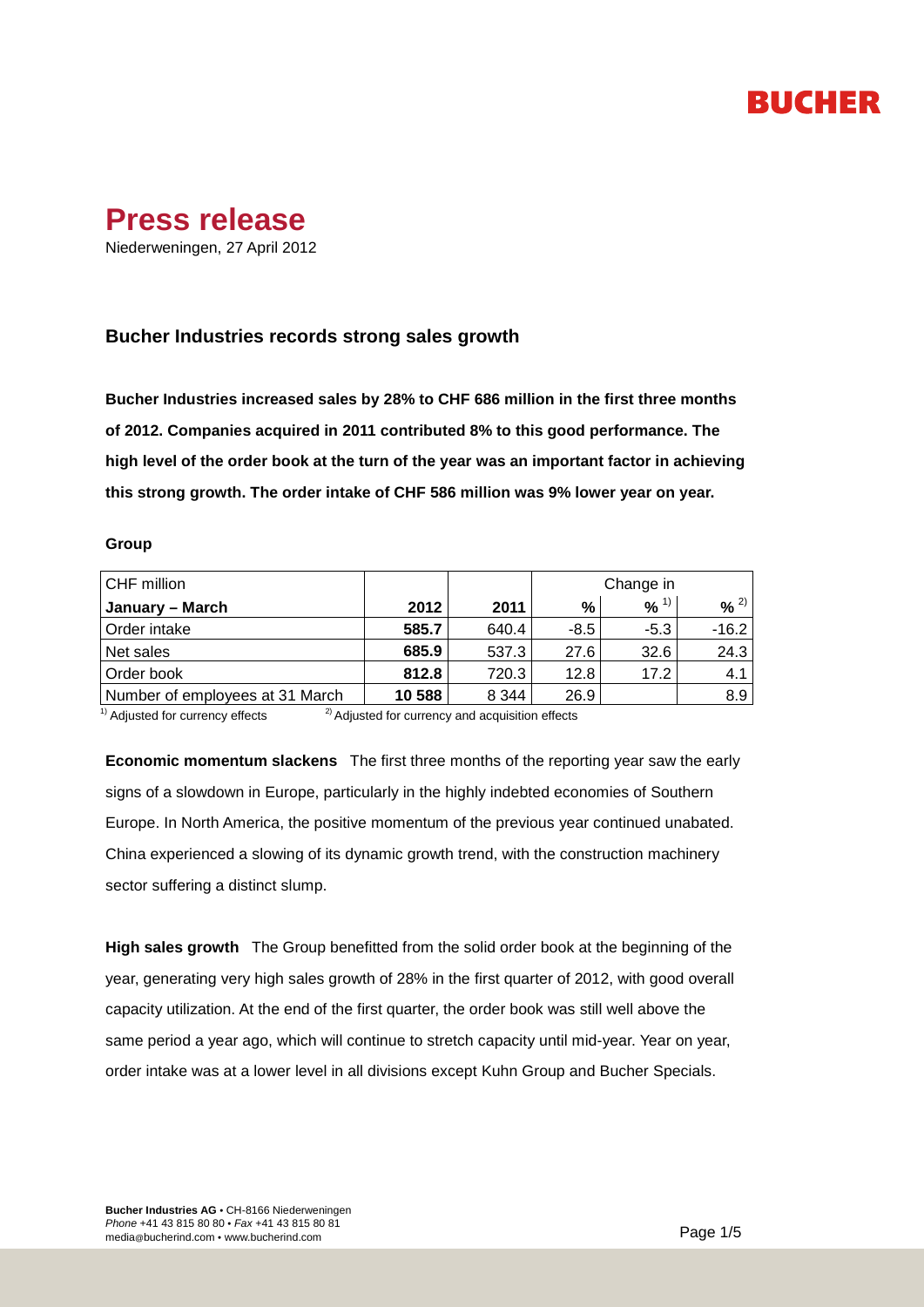

In the agricultural machinery segment, this trend was due to advanced ordering in the fourth quarter of 2011, while in glass forming machinery it was attributable to a major order worth CHF 40 million from India that was booked in the same period of last year. The other divisions were affected by the economic slowdown in Europe. The Swiss franc exchange rate against the Group's main currencies had a negative impact on sales growth of 5%. The number of employees rose significantly due to the majority interest acquired in Shandong Sanjin Glass Machinery Co., Ltd in China and the acquisition of Krause Corporation in the USA effected in the second quarter of the previous year.

#### **Kuhn Group**

| CHF million                     |         |       | Change in |          |          |
|---------------------------------|---------|-------|-----------|----------|----------|
| January – March                 | 2012    | 2011  | %         | $% ^{1}$ | $% ^{2}$ |
| Order intake                    | 263.4   | 259.9 | 1.3       | 6.0      | $-12.1$  |
| Net sales                       | 345.0   | 265.5 | 29.9      | 36.4     | 25.1     |
| Order book                      | 424.7   | 327.2 | 29.8      | 36.1     | 17.4     |
| Number of employees at 31 March | 4 6 6 4 | 3959  | 17.8      |          | 9.8      |

 $1)$  Adjusted for currency effects  $2)$  Adjusted for currency and acquisition effects

**Good conditions in agriculture** Kuhn Group generated a marked sales increase of 30%, benefitting from the favourable conditions still prevailing in the market, with good prices for agricultural products, and a full order book. Order intake was only slightly higher than the previous year's level because many dealers, influenced by the positive outlook, had placed advanced orders in the fourth quarter of 2011. The positive trend was sustained in the markets of Western and Eastern Europe as well as in North America. In the countries of Southern Europe, by contrast, the effects of the adverse economic situation were increasingly felt. Moreover, certain European countries introduced tighter conditions for the granting of credit.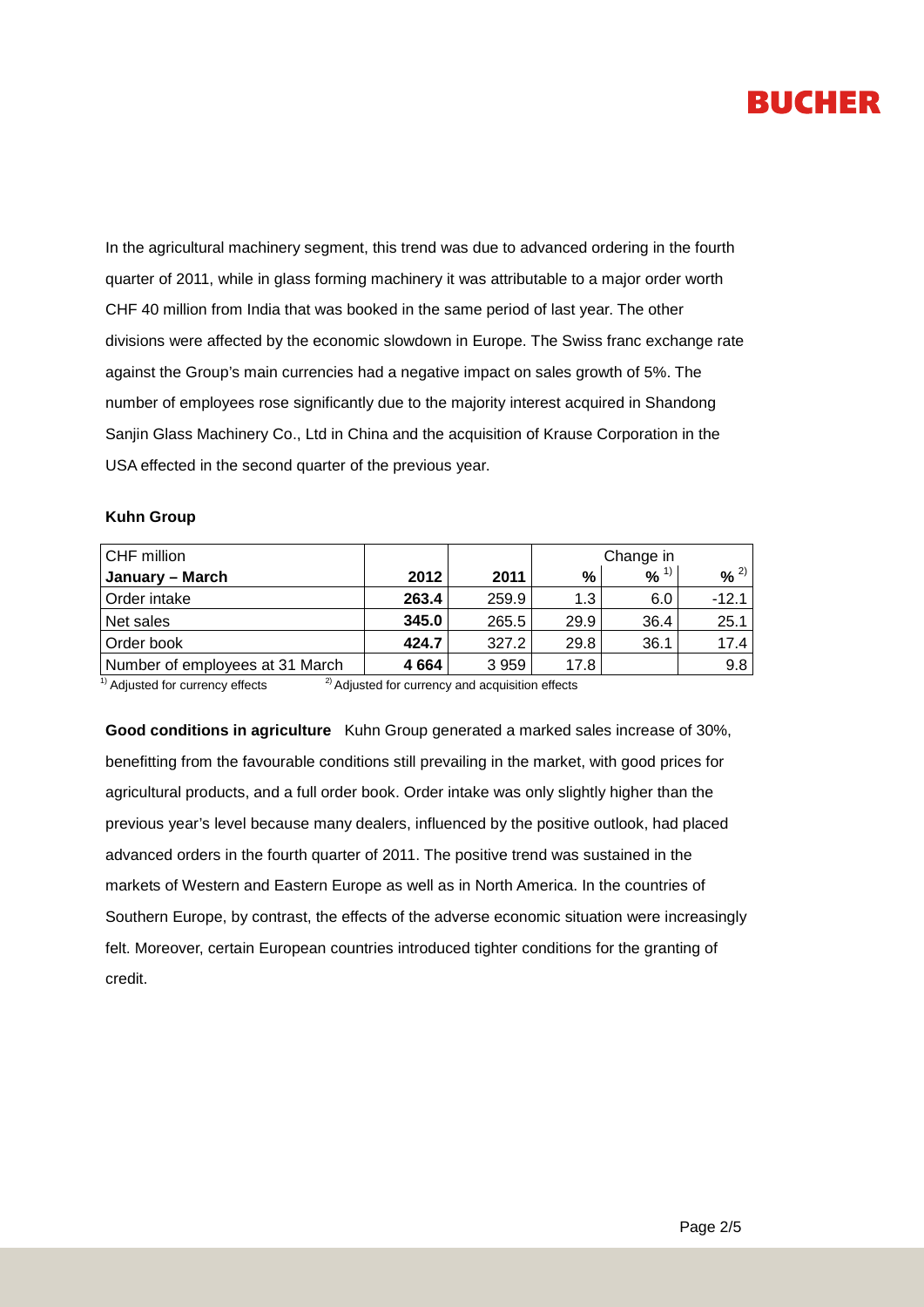

### **Bucher Municipal**

| CHF million                     |       |       | Change in |                     |          |
|---------------------------------|-------|-------|-----------|---------------------|----------|
| January – March                 | 2012  | 2011  | %         | $9/6$ <sup>1)</sup> | $% ^{2}$ |
| Order intake                    | 78.3  | 92.3  | $-15.2$   | $-13.8$             | $-14.4$  |
| Net sales                       | 103.5 | 83.3  | 24.3      | 26.7                | 27.5     |
| Order book                      | 128.9 | 93.4  | 38.0      | 40.9                | 38.2     |
| Number of employees at 31 March | 1 506 | 1 317 | 14.4      |                     | 13.0     |

 $1)$  Adjusted for currency effects  $2)$  Adjusted for currency and acquisition effects

**Lower demand** In the first quarter of 2012, demand for municipal vehicles declined in Europe, particularly in France, Italy and Spain. The effects of the weak economic situation in the southern countries were clearly felt. Competitive pressure remained high and orders were strongly contested. Bucher Municipal was not spared the effects of this increasingly difficult business environment and the order intake year on year declined. However, thanks to the large order from Moscow, the division enjoyed very high capacity utilization and achieved a marked increase in sales amounting to 24%.

### **Bucher Hydraulics**

| CHF million                     |       |       | Change in |           |  |
|---------------------------------|-------|-------|-----------|-----------|--|
| January – March                 | 2012  | 2011  | %         | $96^{11}$ |  |
| Order intake                    | 109.6 | 121.1 | $-9.4$    | $-6.7$    |  |
| Net sales                       | 112.5 | 104.4 | 7.7       | 11.2      |  |
| Order book                      | 67.2  | 76.8  | $-12.6$   | $-9.7$    |  |
| Number of employees at 31 March | 1734  | 1 600 | 8.4       |           |  |

<sup>1)</sup> Adjusted for currency effects

**Flatter market trend** Bucher Hydraulics increased sales in the first quarter of 2012. This good performance was driven by projects with major customers as well as the high level of orders in hand at the beginning of the year. The decline in the order intake from existing customers was only partly offset by new projects. The flatter trend in Western Europe and parts of Asia contrasted with a welcome upswing in North America. Demand in the construction machinery and industrial hydraulics segments was particularly hard hit by the slowdown. By contrast, demand in the elevator hydraulics segment picked up again.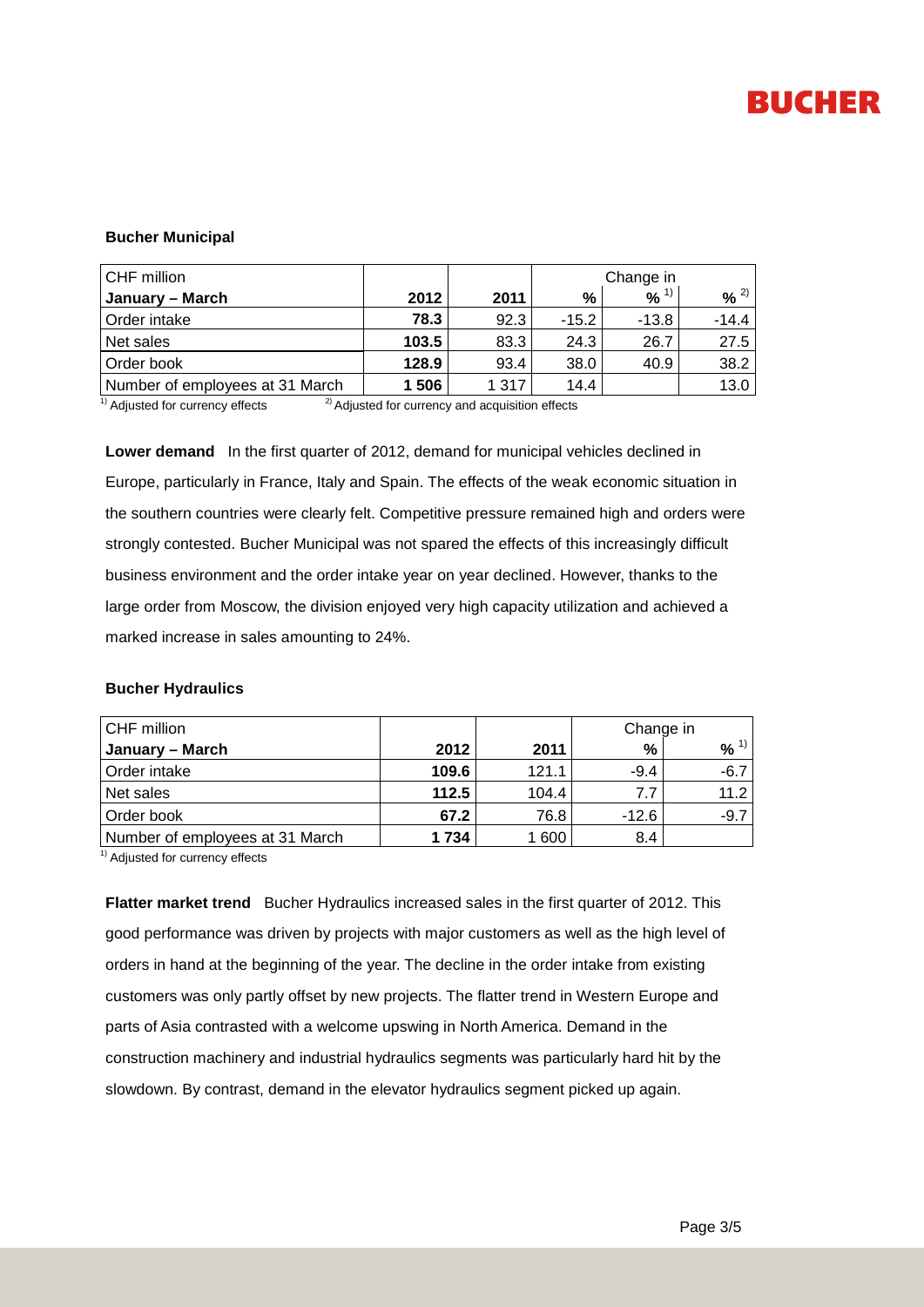# **BUCHER**

### **Emhart Glass**

| CHF million                     |         |       | Change in |          |          |
|---------------------------------|---------|-------|-----------|----------|----------|
| January – March                 | 2012    | 2011  | %         | $% ^{1}$ | $% ^{2}$ |
| Order intake                    | 80.8    | 121.9 | $-33.7$   | $-31.5$  | $-49.6$  |
| Net sales                       | 92.2    | 53.8  | 71.3      | 78.6     | 49.7     |
| Order book                      | 127.2   | 169.8 | $-25.1$   | $-22.3$  | $-40.2$  |
| Number of employees at 31 March | 2 0 9 0 | 881   | 137.2     |          | 4.4      |

<sup>1)</sup> Adjusted for currency effects  $^{2)}$  Adjusted for currency and acquisition effects

**Stabilisation at a high level** Emhart Glass entered the first quarter with its order book at a high level and achieved a healthy increase in sales. Contributing to the positive trend were the major order from Hindustan National Glass & Industries Ltd in India, with machinery that was manufactured the previous year being delivered during the reporting period, and the positive trend in inspection machinery and spare parts. In Western Europe and America, the demand for new machinery was subdued during the first two months of the year, but recovered towards the end of the quarter, a turnaround that did not compensate for the weak performance during the first two months. As a result, there was a project-related decrease in the order intake compared with the same quarter last year when the figure was exceptionally high owing to the booking of CHF 40 million from the major order in India.

#### **Bucher Specials**

| CHF million                     |      |      | Change in |          |  |
|---------------------------------|------|------|-----------|----------|--|
| January – March                 | 2012 | 2011 | %         | $% ^{1}$ |  |
| Order intake                    | 53.6 | 45.2 | 18.7      | 20.5     |  |
| Net sales                       | 38.7 | 35.5 | 9.2       | 10.3     |  |
| Order book                      | 64.8 | 53.1 | 22.0      | 24.0     |  |
| Number of employees at 31 March | 530  | 568  | $-6.7$    |          |  |

<sup>1)</sup> Adjusted for currency effects

**Positive market trends** Demand in the three independent businesses consolidated under Bucher Specials developed well. The market for winemaking equipment recovered significantly in the first quarter, while Bucher Unipektin's business with equipment for the production of fruit juice and instant products benefitted from the more favourable market environment. Demand for tractors and agricultural machinery at Bucher Landtechnik also showed a pleasing upward trend. Overall, Bucher Specials reported a marked increase in sales and order intake.